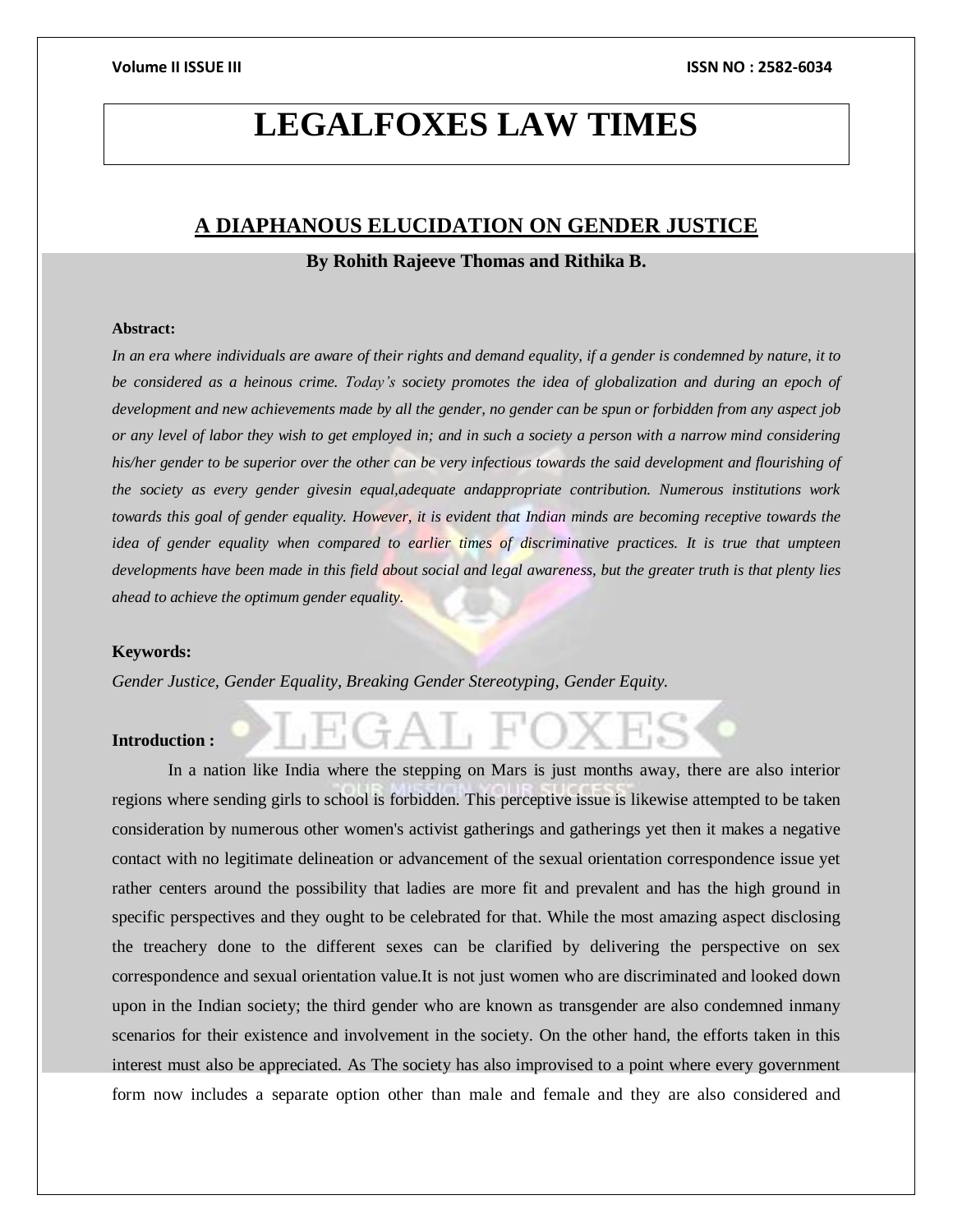accepted the way and this practice should be widespread. The concept of gender equality does not mean that they are same but simply means that the opportunities should not be segregated and distributed differently because of their gender.

### **Global Gender Justice:**

Gender Justice inculcates the ideaof equality and equity between the sexes. The struggle for equal rights, opportunity and justice have been fought by activists and NGO's from time to time and is being upheld through the judicial and administrative system. The United Nations since its origin as has emphasized on sexual orientation balance and Gender justice. In 1946, a separate body was formed to deal with the advancement of women. The Commission on the Status of Women worked from its origin to gather and assemble information on women's circumstances around the world and to advance women's human rights and bring issues to light for their improvement.  $1$ 

As it very well may be plainly perceived from the Gender Development Index positions, gender disparity, in the current point of view, in UK and USA isn't similarly grave as the gender elements that exist in the developing nations. The European Union has been enthusiastic about making sure about gender justice. Equality among people is a key standard of the European Union.

The law in UK as to gender justice has been firmly displayed on those of the European Union. The nineteenth amendment to the United States Constitution in 1920 giving women equal rights as men regarding casting a ballot was the first constitutional recognition of gender rights. A critical part of sex imbalance in USA is oppression of ladies in the working environment. One of the first issues for women was the financial status of women.

### **Conventions on justice<sup>2</sup> :**

 $\overline{a}$ 

<sup>1</sup> http://www.legalserviceindia.com/articles/gen\_j.htm#:~:text=Recently%20the%20Government's%20piecemeal%2 0approach,issues%20are%20receiving%20greater%20attention (Last accessed on 03.02.2021) *<sup>2</sup>* UNHRC report.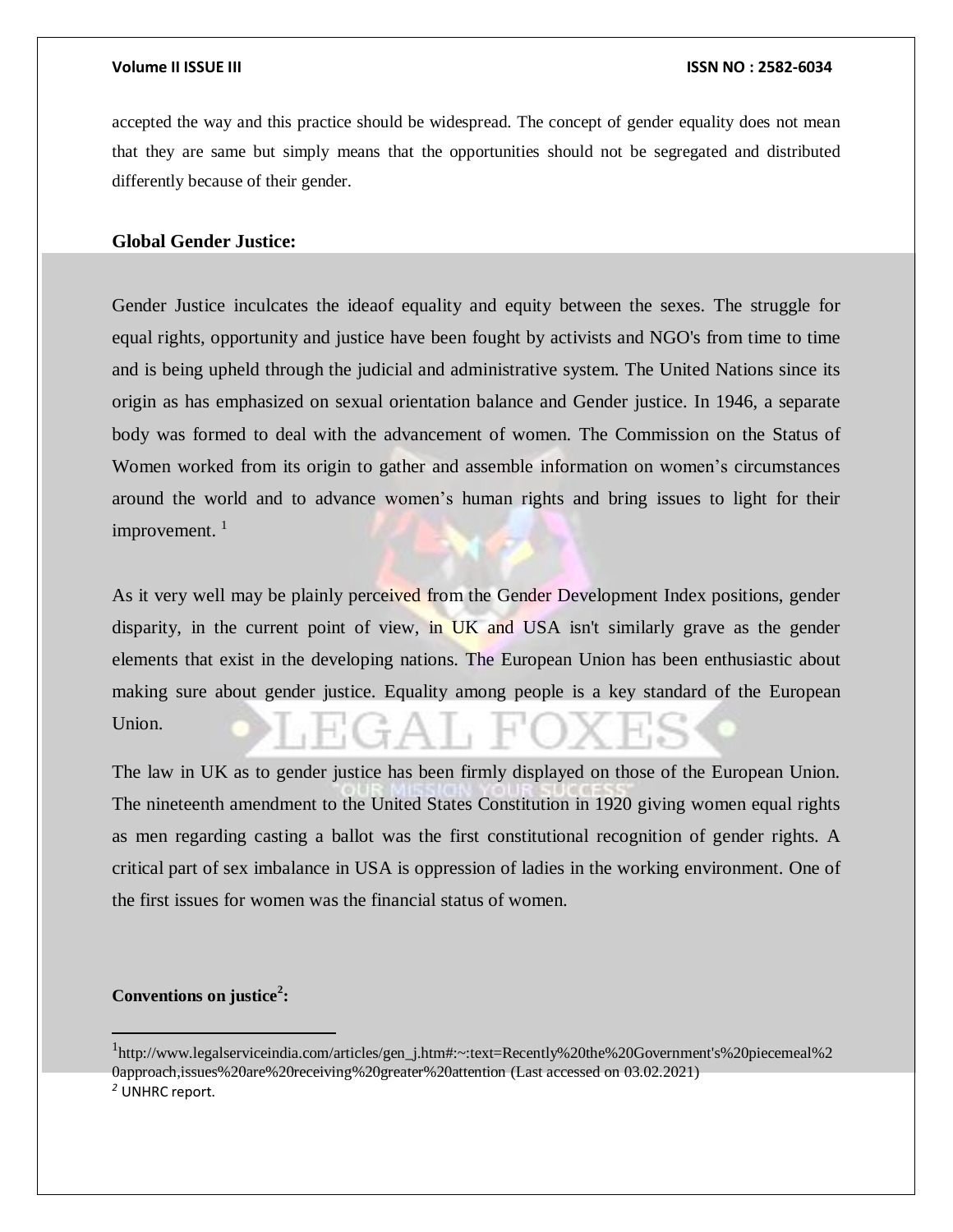*• Vienna conference on human rights:*

It had a detailed review over the status of human rights and had also explicated regarding the factual women rights that is needed for the present society and the methodologies of implementing best techniques to obtain equality among gender. Tribunals were set up to put spotlight on trifling violations of human rights, the program of action also called for extradition of any conflicts which may arise between the rights of women and harmful effects of certain customary practices.

#### *• International conference on population and development:*

It had been held in 1994, which itemized to improve gender equality, concept of family, reproduction, and health. The convention's program of action dealt with the advancement of gender equality, gender justice and ensuring women's ability to control their own fertility, it also contributed much to the one's affected with HIV and AIDS.

### *• Beijing declaration:*

It highlighted the strategic objectives to eliminate discrimination against women by boycotting discriminatory legislation as well as harmful traditions and customary practices too.

### *• Millennium Development:*

The goal of this convention was to promote equality and to empower women. It also aimed at integrated human rights and gender equality throughout the millennium.

*• UN conference on sustainable development:*

It had enhanced the idea of equal rights for women inclusive of proper social, economic, and political leadership and rights for women and promoted the materialistic view of decision making for women.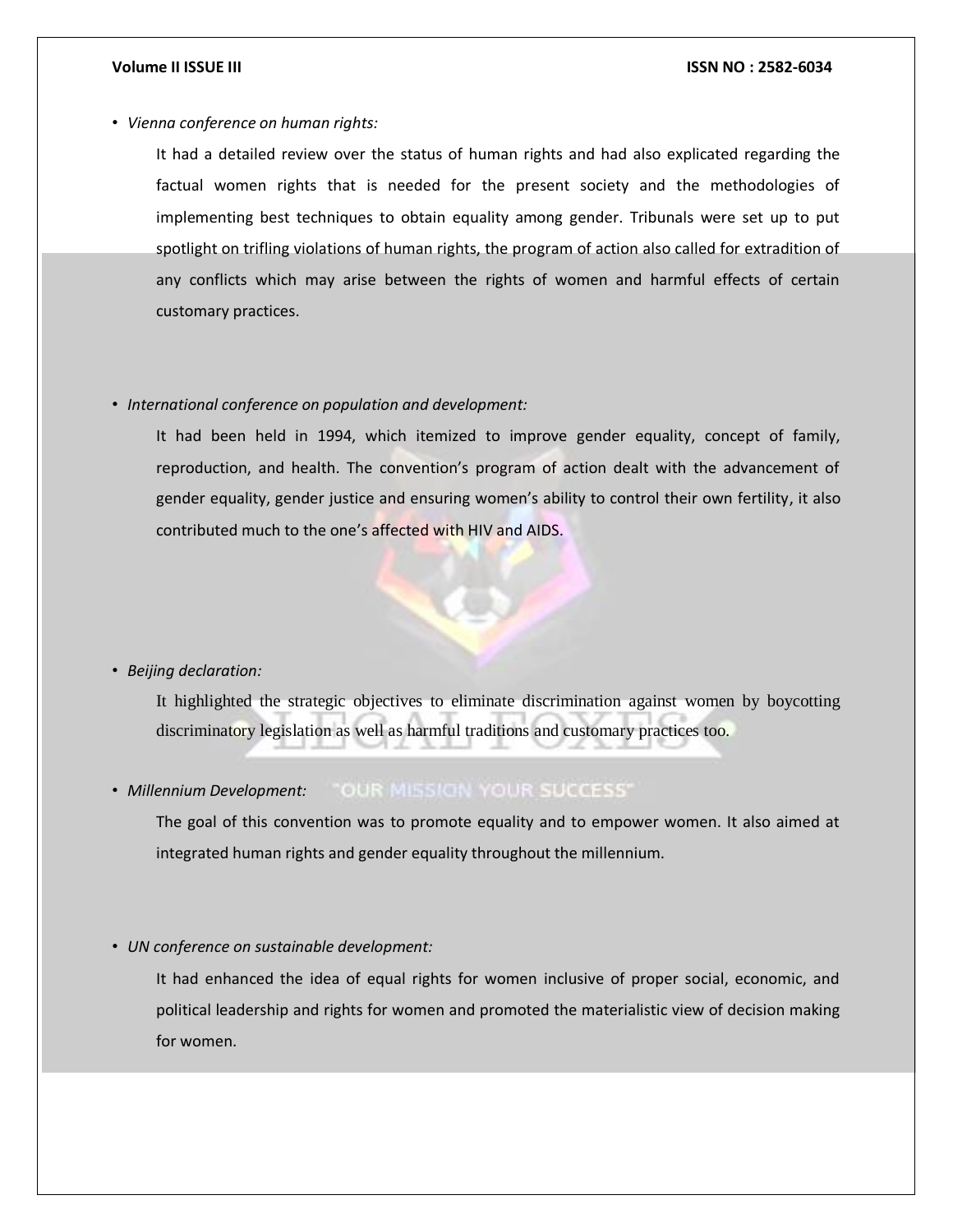• The human rights treaty on gender equality:

The Convention on the Elimination of All Forms of Discrimination against Women (CEDAW) has been ratified by 185 states and the optional protocol by 90 states. Since 1995 and the adoption of gender mainstreaming as a critical strategy for achieving gender equality, intergovernmental bodies such as the General Assembly, the ECOSOC and the Commission on the Status of Women have worked to mainstream gender perspectives as an integral part of all policy areas.

• The UNIFEM is another agency of the UN:

It is the development fund for women at the United Nations. It provides technical and financial assistance to innovative programs and strategies to foster women's empowerment and gender equality.

• The United Nations Development Program (UNDP):

It has the Gender Development Index (GDI). It is an indication of the standard of living in a country, developed by the UN. It aims to show the inequalities between men and women: long and healthy life, knowledge, and decent standard of living.<sup>3</sup>

# LEGAL FOXES

### *Indian legislation regarding women's rights:*

• Hindu adoption and maintenance Act 1956:

 $\overline{a}$ 

It applies and binds to a person of Hindu by religion in any of its forms or developments, including a Virashaiva, a Lingayat or a follower of the Brahmo, Prarthana or Arya Samaj, to any person who is a Buddhist, Jain or Sikh by religion, and to any other person who is not a Muslim, Christian, Parsi or Jew by religion unless it is proved otherwise<sup>4</sup>.

<sup>3</sup> https://www.unwomen.org/en/news/in-focus/end-violence-against-

women/2014/rights#:~:text=Under%20international%20treaties%20such%20as,legal%2C%20social%20and%20pol itical%20empowerment. (Last accessed on 03.02.2021)

<sup>4</sup>Available a[t http://www.hrln.org/hrln/child-rights/laws-in-place/1714-the-hindu-adoption-and-maintenance-act-](http://www.hrln.org/hrln/child-rights/laws-in-place/1714-the-hindu-adoption-and-maintenance-act-1956.html)[1956.html](http://www.hrln.org/hrln/child-rights/laws-in-place/1714-the-hindu-adoption-and-maintenance-act-1956.html) last viewed on 3 September 2017.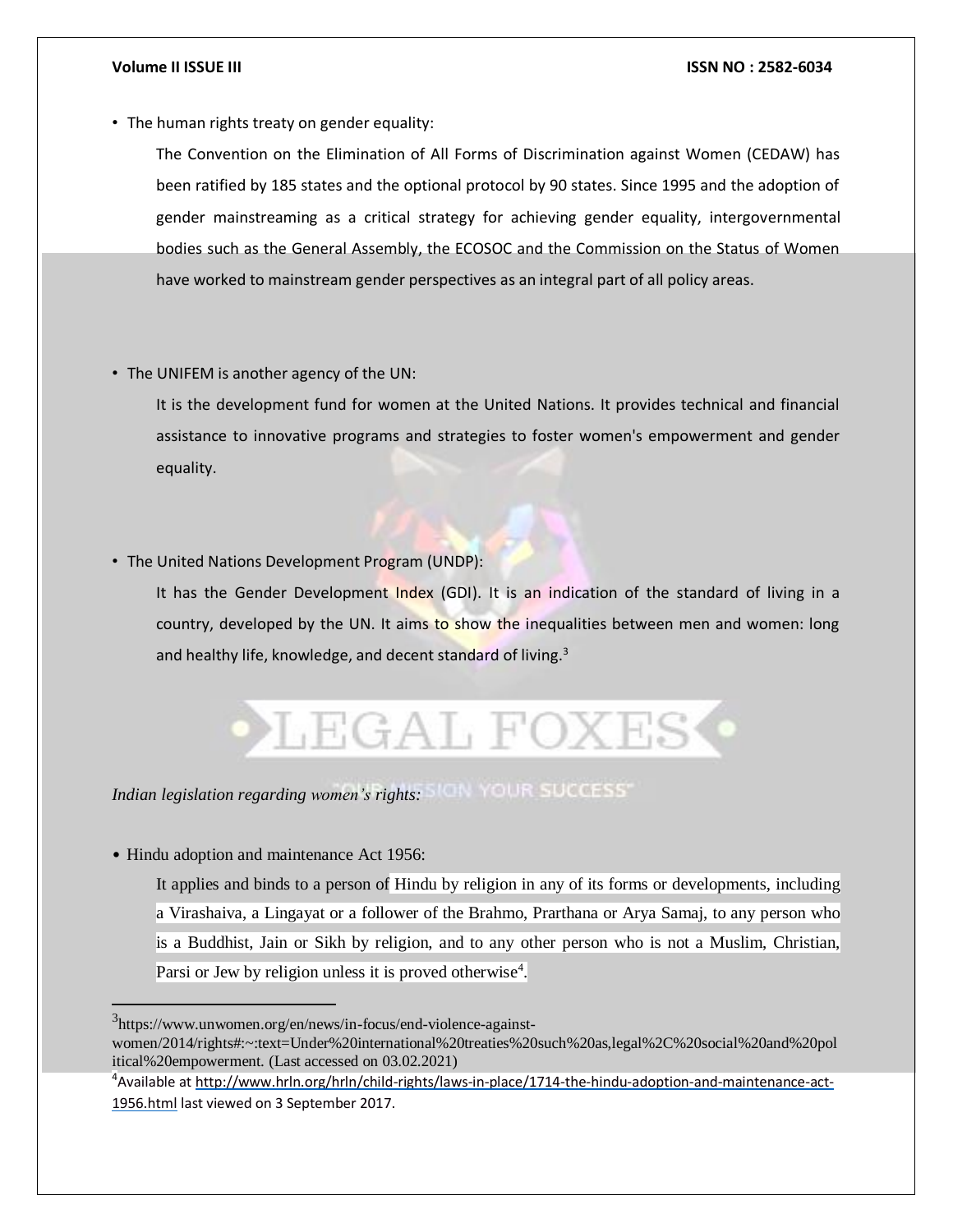• Hindu succession Act 1956 section 14 :

In this sub-section, "property" includes both movable and immovable property acquired by a female Hindu by inheritance or devise, or at a partition, or in lieu of maintenance or arrears of maintenance, or by gift from any person, by prescription, or in any other manner whatsoever, and also any such property held by her as stridhana immediately before the commencement of this Act<sup>5</sup>.

• Hindu minority and guardianship Act 1956 :

It applies to any person who is a Hindu by religion in any of its forms or developments, including a Virashaiva, a Lingayat or a follower of the Brahmo, Prarthana or Arya Samaj Buddhist, Jaina or Sikh by religion and to any person domiciled in the territories to which this Act extends who is not a Muslim, Christian, Parsi, or Jew by religion<sup>6</sup>.

• The equal numeration Act 1956 :

It states to how there should be no discrimination in distribution of wages and should be carried out just with respect of their labor and irrespective of the gender, caste, or creed.

• Sex Discrimination Act, 1975 and the Equal Pay Act, 1970:

Sex equality laws can be found in the The Equal Pay Act covers all that identifying with pay and conditions and the Sex Discrimination Act covers those zones which fall outside the domain of the EPA. The EPA infers a fairness statement into the work contract guaranteeing that there is no less ideal treatment than the treatment a comparable individual gets.

• Title VII of Civil Rights Act, 1964:

This Act denies discrimination based on sex.It prohibits discrimination by employers based on sex. It also precludes victimization of an individual because of their relationship with another person of a sex. $<sup>7</sup>$ </sup>

#### **The instances of gender discrimination:**

 $\overline{a}$ 

<sup>5</sup> Available a[t https://indiankanoon.org/doc/1235465/](https://indiankanoon.org/doc/1235465/) last viewed on 2 September 2017.

<sup>6</sup>Available a[t http://www.vakilno1.com/bareacts/hinduminorityact/hinduminorityact.html](http://www.vakilno1.com/bareacts/hinduminorityact/hinduminorityact.html) last viewed on 3 September 2017.

<sup>7</sup>http://www.legalserviceindia.com/article/1358-Gender-Justice.html (Last accessed on 03.02.2021)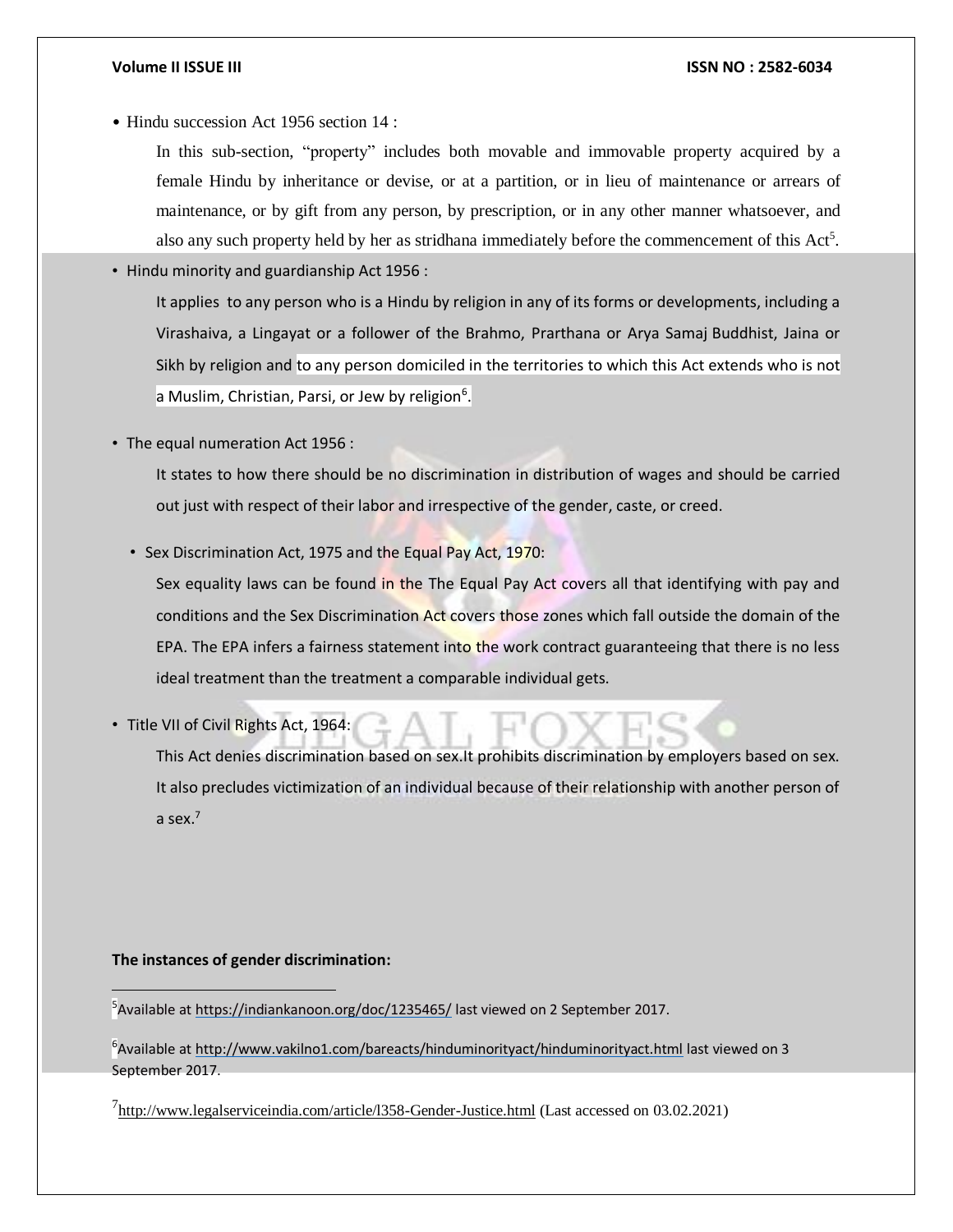There are various instances where women are being discriminated on the basis of gender.

• R.S. Kavitha v. M. Revathi<sup>8</sup>

The job of a government bus conductor was denied to two women in Tamilnadu due to the less allocation of jobs for women and despite the required qualification they were not selected. However, the court gave verdict in favour of the women, it is very important to know that these types of discriminations take place very often in the country.

• Vishaka Vs State of Rajasthan<sup>9</sup>

Bhanwari Devi, a social worker from Rajasthan, was cruelly gang-raped by five men for averting a child marriage. Determined to seek justice, she decided to go to court. In an unexpected verdict, the trial court acquitted all five accused. Vishaka, a Group for Women's Education and Research, took up the cause of Bhanwari Devi. It joined hands with four other women's organisations and filed a petition before the Supreme Court of India on the burning matter of sexual harassment at the workplace. On August 13, 1997, the Supreme Court commissioned the "Vishaka guidelines" that defined sexual harassment and put the onus on the employers to provide a safe working environment for women. The court recognised their rights and their plea of rights of women under Art. 14, 19(1)(g), 21 was accepted. The verdict in these cases, which were fought to provide justice to one woman, continue to bring hope to several women facing circumstances that undermine their dignity and their fundamental right to equality. This case led to the passing of The Prevention of Sexual Harassment at Workplaces Act 2015.

### "OUR MISSION YOUR SUCCESS"

• Mary Roy Vs State of Kerala<sup>10</sup>

In this case women from the Syrian Christian community in Kerala were barred from inheriting property due to male-controlled traditions. This decree was challenged by Mary Roy, a woman's right activist and educator. After the death of her father, she filed a case

*9* (Air 1997 Sc 3011

 $\overline{a}$ 

*<sup>10</sup>*1986 AIR 1011

<sup>&</sup>lt;sup>8</sup> RS. Kavitha v. State of Tamilnadu available at indiankanoon.com last viewed at 03/09/2017.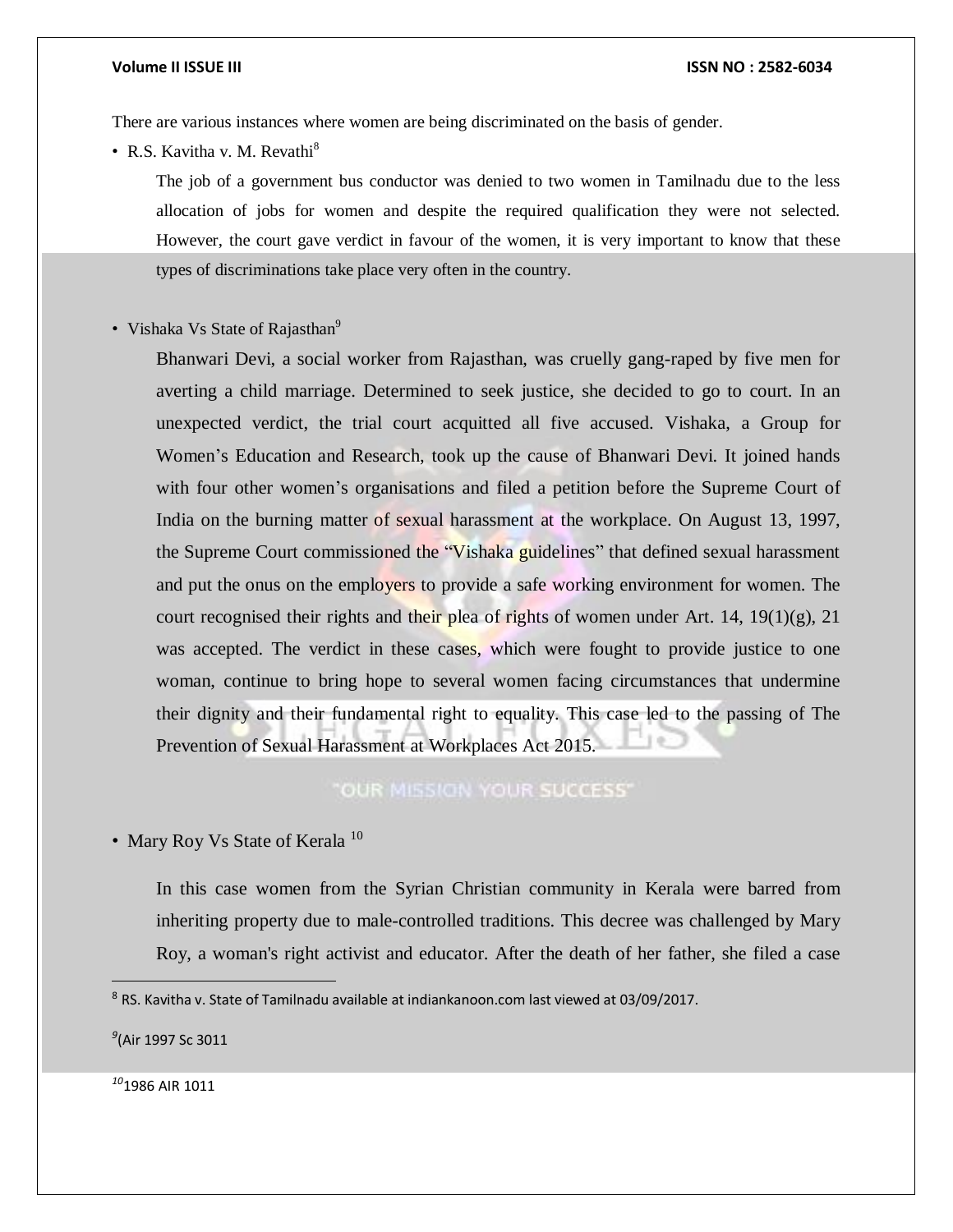against her elder brother when she was deprived of equal share in the family's inheritance. However the plea was rejected by the lower court, the Kerala High Court overruled the previous judgment. In 1986, the Supreme Court provided a landmark judgment that granted Syrian Christian women the right to seek an equal share in their father's property.

• Lata Singh Vs State of Uttar Pradesh<sup>11</sup>

Lata Singh was an adult when she left her household to marry a man from a lower caste. Her brothers, who were calamitous with the alliance, filed a missing person report, and purported that Lata had been abducted. This resulted in the arrest of three people from her husband's family. To get the charges dropped, Lata Singh filed a petition which resulted in the landmark judgment by the Supreme Court that allowed an adult woman the right to marry or live with anyone of her choice. The court additionally ordered that the police initiate criminal action against people who constrain violence against those who decide on inter-religious or inter-caste marriages.

• Tamil Nadu Vs Suhas Katti<sup>12</sup>

This case led to the first conviction under the Information Technology Act, 2000. The victim was being harassed by the accused, SuhasKatti, when she repudiated to marry him. He would send messages that would affect her reputation and obscene messages to her online in a Yahoo message group. To add to her torture, she began to receive phone calls from strange people soliciting sex work. The victim filed a complaint in February 2004, and within seven months the accused was convicted. In an age of hard-hearted trolls and other manners of online harassment, this judgment acts as a tool that woman can use to safeguard dignity

• Sudha Sandeep Devgirkr vs Union Of India:<sup>13</sup>

 $\overline{a}$ 

*<sup>11</sup>*(2006) 5 SCC 475

*<sup>12</sup>*cc No. 4680 of 2004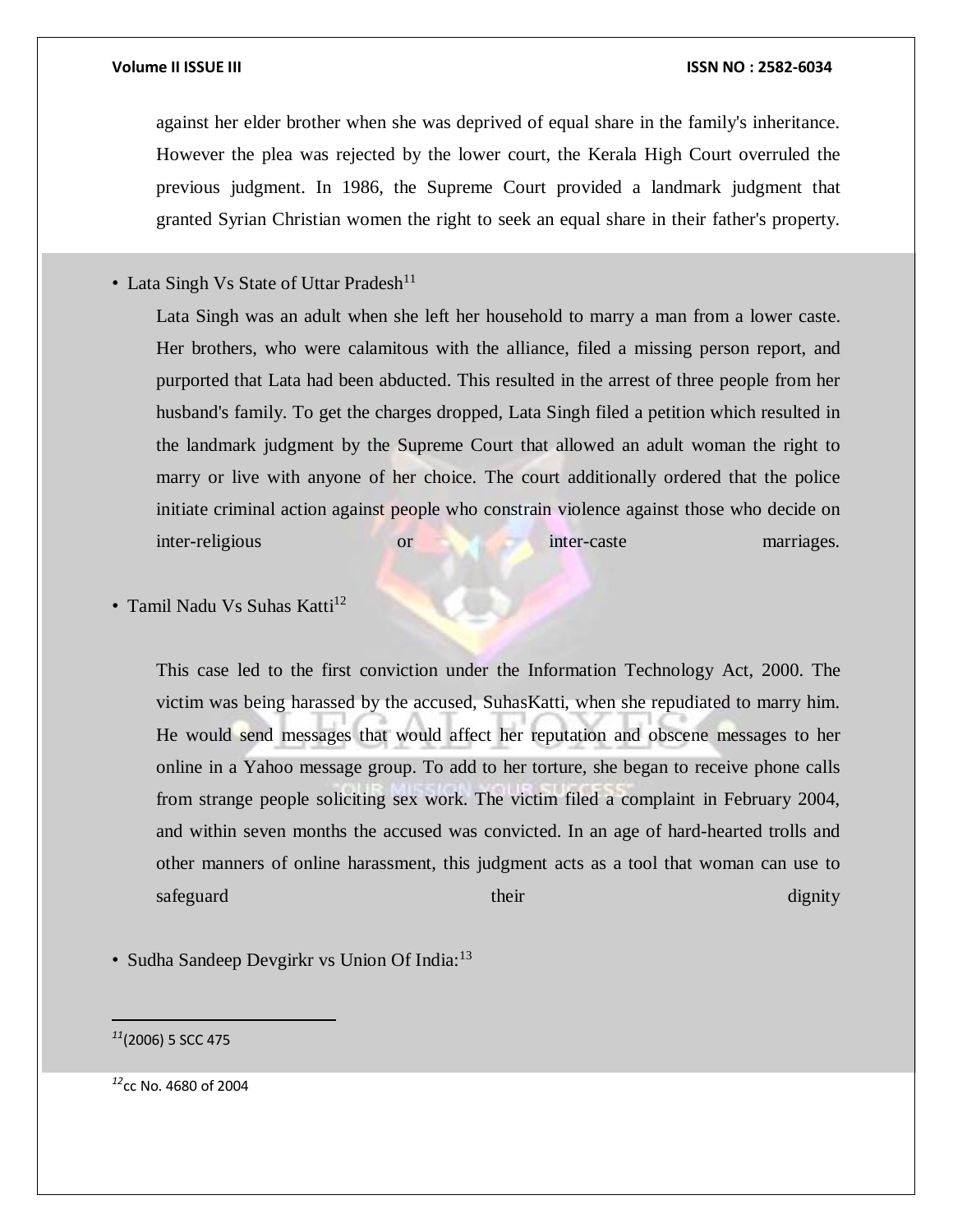$\overline{a}$ 

#### **Volume II ISSUE III ISSN NO : 2582-6034**

The petitioner, a rape survivor, who desired to remain faceless, approached the Supreme Court seeking permission to abort her 24-week abnormal fetus. The petition challenged the 46-year-old Maternal Termination of Pregnancy Act that does not authorizes abortion of a fetus after 20 weeks. The Supreme Court ruled in favour of the petitioner after the medical board acquiesced a report stating that enduring with the pregnancy would put the mother's life at risk.

Organization working for women's rights:

There are numerous organizations working for women rights and empowerment in India. Of them these six organizations are playing a good role

- Commit2Change: Commit2Change seeks to provide training for orphaned women and other atchance young ladies in India. Commit2Change believes that schooling is one of the high-quality avenues for younger Indian women to keep away from cycles of poverty, provide higher get entry to and information about nutrition, and substantially improve the whole country's GDP<sup>14</sup>.
- Sayfty: Rape is a difficulty of large proportions in India: an Indian woman is raped every 20 minutes, and about one in ten rapes are committed towards ladies underneath the age of 18. Because laws against rape in India do now not provide women with nearly enough protection, the corporation Sayfty emerged to equip girls with tools that assist preserve them safe from acts of sexual violence, and educate women in matters of self-protection<sup>15</sup>.
- WASH United: WASH United seeks to educate Indian communities approximately intervals and menstruation, hoping to reduce the bad outcomes of the taboo surrounding periods, and assist girls and ladies to have safe, hygienic intervals<sup>16</sup>.

*<sup>13</sup>*https://timesofindia.indiatimes.com/india/Abnormal-fetus-Supreme-Court-permits-woman-to-terminate-24 week-old-pregnancy/articleshow/53378678.cms(Last accessed on 03.02.2021)

<sup>14</sup>Available a[t www.comit2change.com](http://www.comit2change.com/) last viewed on 3 September 2017.

<sup>15</sup> Available a[t http://sayfty.com/speaking-up-on-gender-violence/](http://sayfty.com/speaking-up-on-gender-violence/) last viewed on 3 September 2017.

<sup>16</sup> Available a[t http://www.wash-united.org](http://www.wash-united.org/) last viewed on 3 September 2017.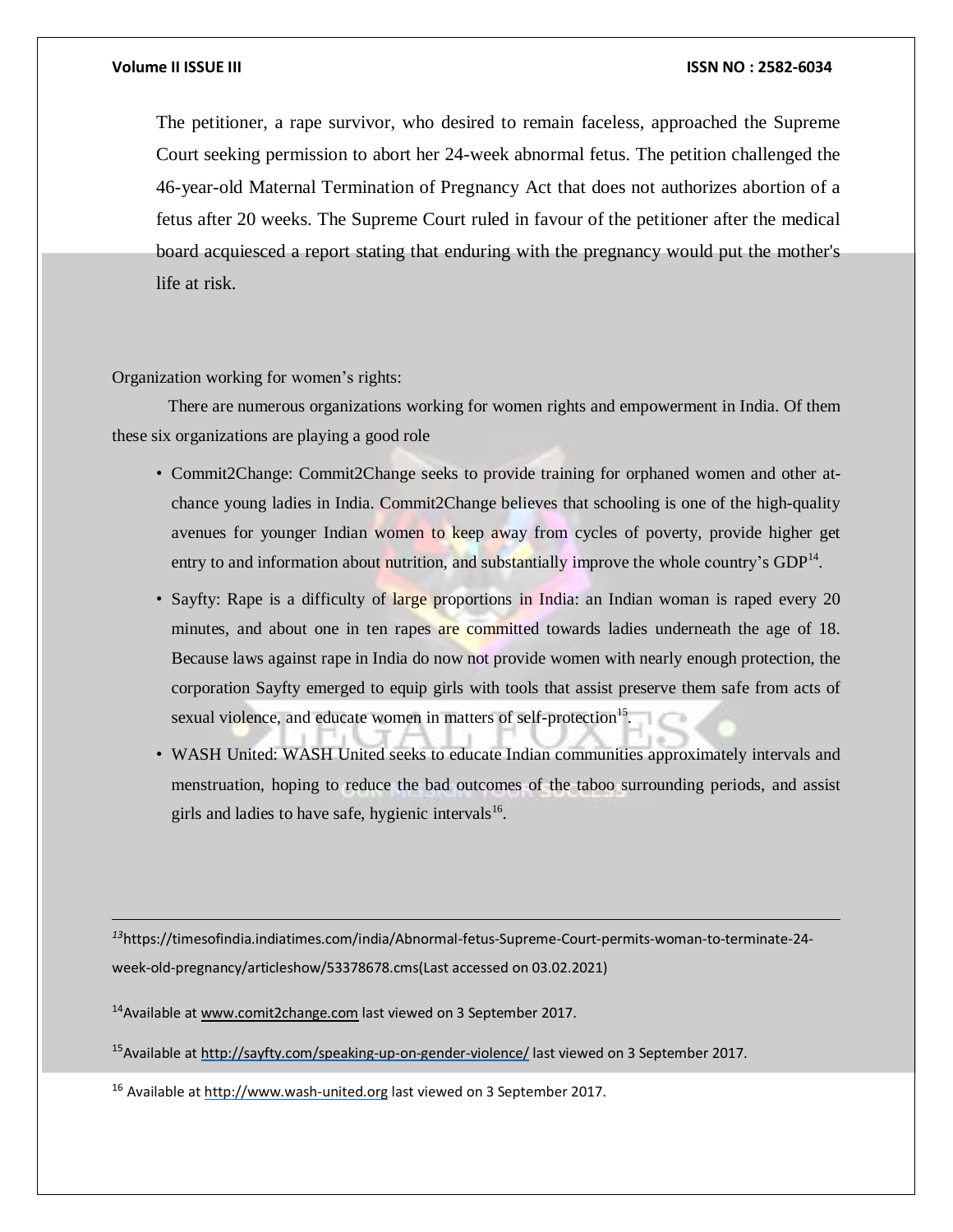- Sarvajal: In order to convey safe and fee-powerful water to slums and rural regions, Sarvajal is combining era with humanitarian questioning to the Indian water crisis. Sarvajal brings "water ATMs" that dispense easy water at less costly charges to communities where water is scarce<sup>17</sup>.
- Women on Wings: Women on Wings has created 182,000 jobs for girls in rural India, ensuing in stepped forward conditions for their whole communities. It has been shown that women in India tend to spend their income on goods that advantage kids and their network at huge, that means that an investment in India's ladies is an investment for the entire India<sup>18</sup>.
- ApneAap: ApneAap is a set committed to developing empowerment organisations for Indian ladies. The corporations provide a secure place for ladies to speak about their rights and find out about options which could assist maintain them safe from a life of pressured prostitution and sex slaving. ApneAap allows girls to hook up with every other, share tales, and share possibilities for safe employment and education<sup>19</sup>.

### Transgender equality:

For many years now, there has been a pressing need to create awareness amid various communities and establishments to take active responsibility in recognizing the rights of transgender persons, and treating them with basic human dignity and at par with other genders, be it at educational institutions or for equal opportunities in employment or ensuring access to healthcare and use of public benefits and facilities. By enacting the Transgender Persons Act, India has taken a step forward in granting and protecting much deserved identity and rights to transgender persons. The Transgender Persons Act is an indication that India is making a move towards a more inclusive and progressive society where the opportunities to persons will not be limited based on their gender. In 2014, the Supreme Court of India, in the case of National Legal Services Authority v. Union of India<sup>20</sup> established the foundation for the rights of transgender persons in India by recognizing 'transgender' as the 'third gender' and laying down several measures for prohibition of discrimination against transgender persons and protection of their rights. The judgment recommended reservations for transgender persons in jobs and educational institutions and the right of transgender persons to declare their self-perceived gender identity without undergoing a sex reassignment surgery. Thus the Transgender Persons (Protection of Rights) Act, 2019 is

<sup>20</sup>AIR 2014 SC 1863

 $\overline{a}$ 

<sup>17</sup>Available a[t http://www.sarvajal.com](http://www.sarvajal.com/) last viewed on 3 September 2017.

 $18$  Available a[t http://www.womenonwings.com](http://www.womenonwings.com/) last viewed on 3 September 2017.

<sup>&</sup>lt;sup>19</sup> Available a[t http://www.apneaap.com](http://www.apneaap.com/) last viewed on 3 September 2017.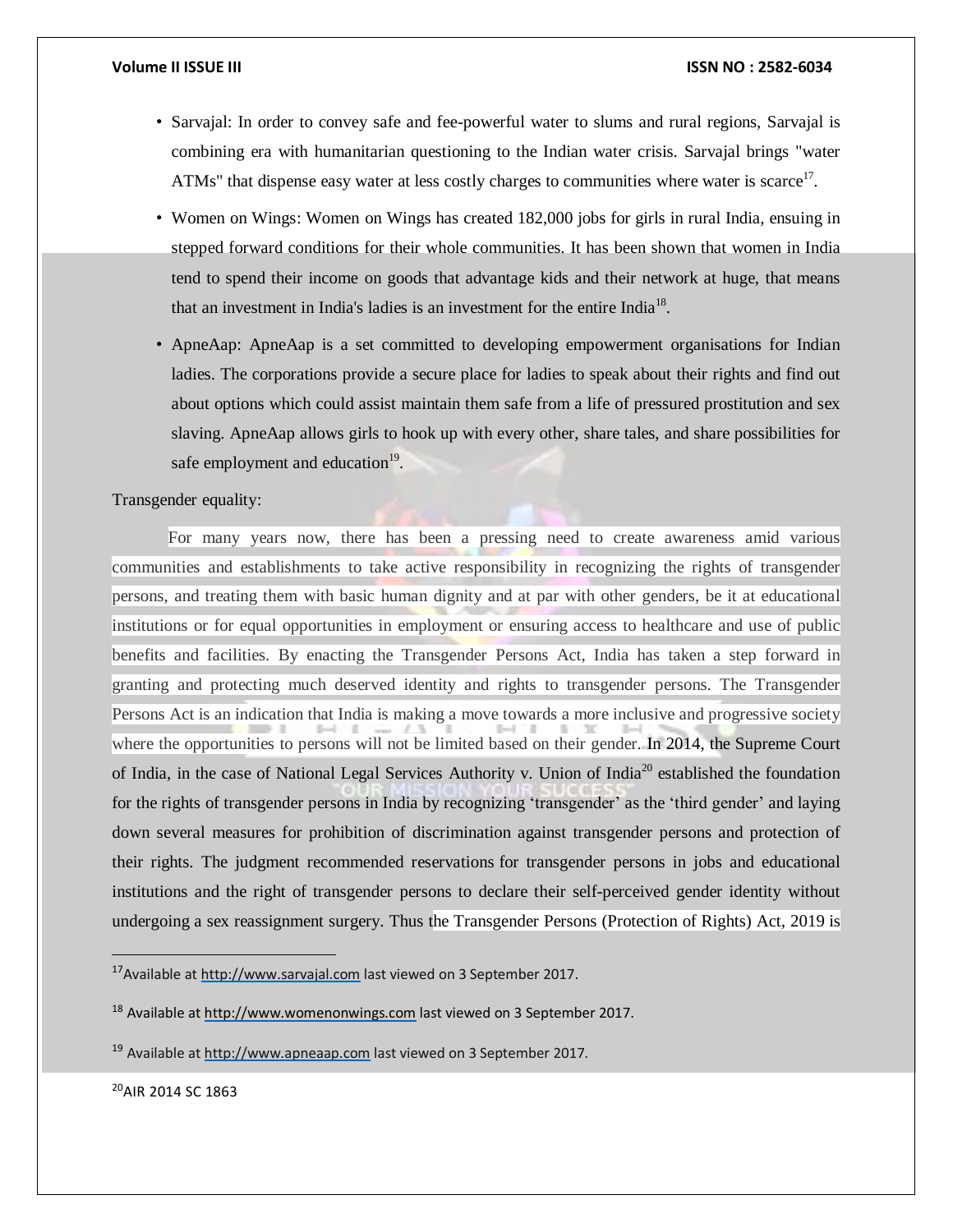an act of the Parliament of India enacted with the main purpose of safeguarding the rights of transgender people, their welfare, and other matters related to them. <sup>21</sup>

The way in which we accept the reality of mental challenge and move on with it, the society should also accept this third gender and be completely interactive with no special conceptions in mind as it has been purely scientifically proved that this is merely natural. Society is improvising in this aspect in certain regions in our country, but this new thought should be widespread and outreached. Kalki Subramanian is the first transgender entrepreneur, Padmini Prakash is the first transgender news anchor in the lotus TV channel, Madhu Bai Kumari is the first transgender mayor, Bharti is the first transgender Priest, Manabi Bandyopadhyay is the first transgender principal and JoyitaMoudal from Siliguri district in Kolkata is the first transgender Judge in the Indian jurisdiction. Even they have their own rights as human beings and are to be respected as yet another natural gender and they also have to be esteemed as many do not even show out the real gender and accept this fact and strive all their life with this issue.

### Feminism:

The term though became famous since the 1990's, the idea was always persistent. Any new idea which empowers is good but when implemented a bit too much and focused more, it creates adverse effects. Feminism as started to empower women and to promote the idea that women are no less than men was welcomed whelming, but when it started to spread the word with regard to all men are the same and downtrodden with some instances in mind, it blowout a spark to condemn and criticize men which was then opposed but this oppose was shown out by the feminist as men trying that women should not come up in the society and become socially equal. The feminist ideas are helpful and good in upbringing women even in the backward regions and facilitating downtrodden women, but it should never be in such a manner of pushing down the co-gender and hurting their self-esteem. Some feminist very frequently suggest that women mocked all this while and now it's time that women mock back well in this kind of period where the society needs equal contributions and responsibility sharing, it is not the time to have revenge or avenge.

#### A new contemplation:

 $\overline{\phantom{a}}$ 

Thus, we can conclude a difference between gender equity instead and gender equality. Gender equality deals with distribution of responsibility and opportunities equally among the genders whereas, gender equity deals with providing opportunity to all genders and also promote the alternate gender to work in a particular field which was reserved for a particular gender all this time. This new thought can be

<sup>21</sup><https://www.orfonline.org/expert-speak/pride-month-2020-68965/> (Last accessed on 03.02.2021)